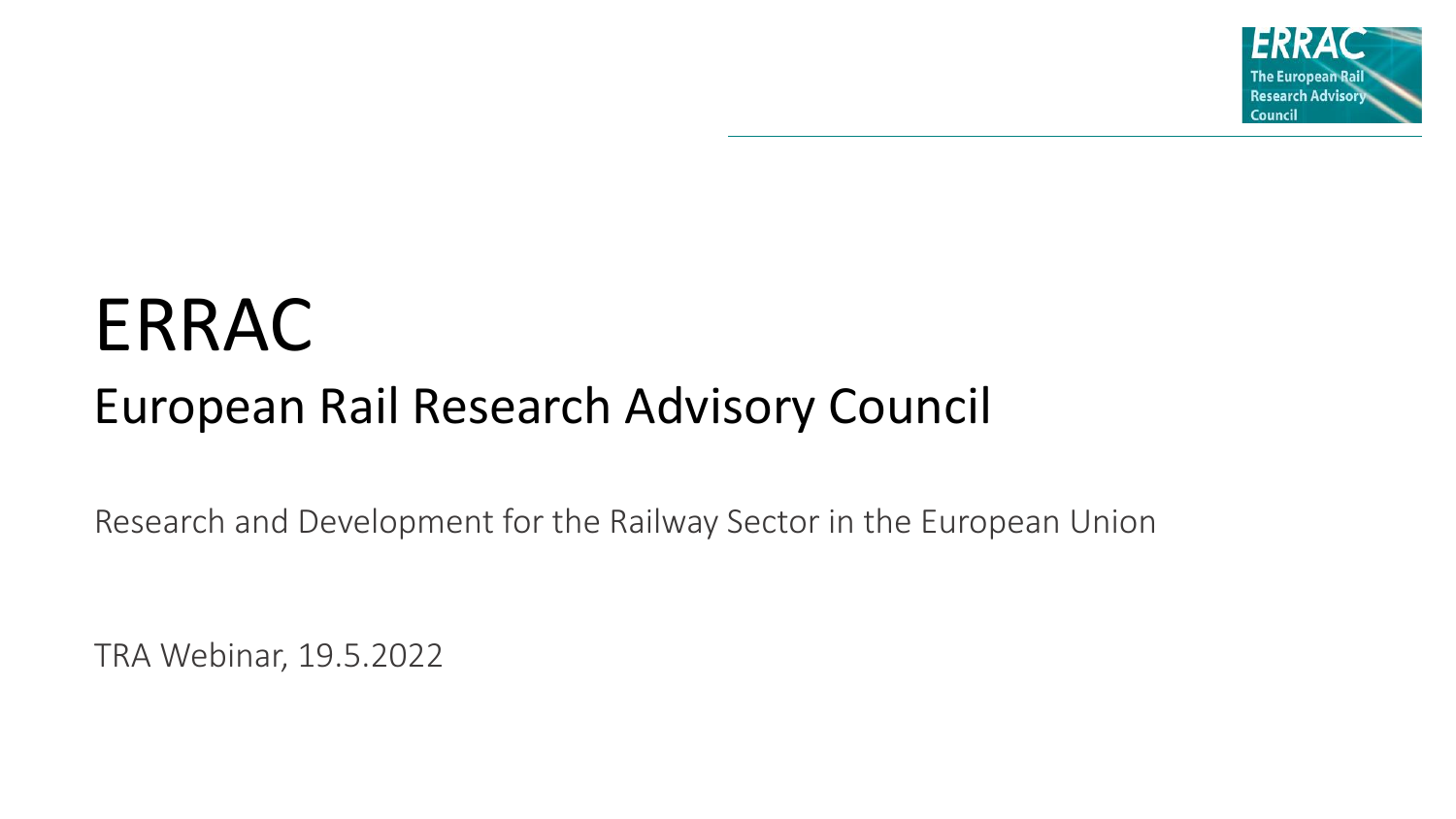# What is ERRAC?



- The European Technology Platform for Rail Founded in 2001
- Promotes the **Holistic vision of the Rail System with all Stakeholders**
- Aims to **revitalize the European Rail Sector**
- **Identifies business needs and innovates to make rail attractive and more competitive**
- **Fosters and guides research efforts at European level**
- Gathers **representatives from all the major European rail research stakeholders:**
	- **Operators**
	- **Manufacturers**
	- **EU Member States**
	- **User's Groups**
- **Infrastructure Managers**
- **European Commission**
- **EURail**
- **Academia**

ERRAC **covers all segments of rail transport:** From conventional, high speed and freight to urban and regional services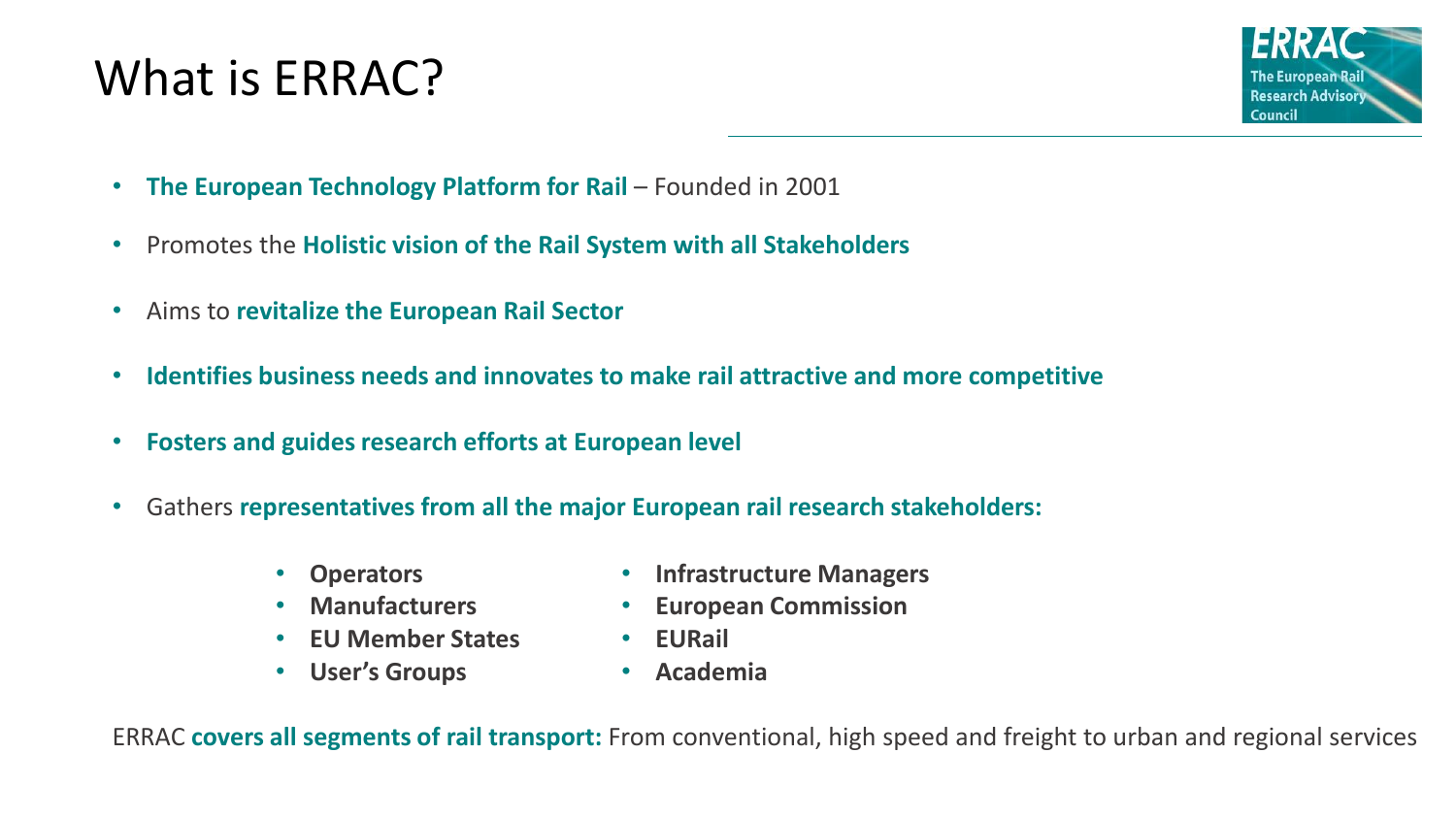# European Technology Platforms

## **The European Rai Research Advisory** Council

### **Energy**

Hydrogen and Fuel Cell (HFP) Photovoltaic Technology Platform (Photovoltaics) Renewable Heating & Cooling (RHC-ETP) Biofuels Technology Platform (Biofuels) Electricity Networks for the Future (SmartGrids) Zero Emission Fossil Fuel Power Plants (ZEP) Wind Energy Technology Platform (TPWind)

### **Environment**

Sustainable Chemistry (SUSCHEM) Water Supply and Sanitation (WSSTP) Forest-Based Sector Technology Platform (FTP) European Construction Technology Platform (ECTP) Sustainable Minerals Resources (ETP SMR)

Plants for the Future Global Animal Health Food for Life Sustainable Farm Animal Breeding and Reproduction (FABRE)

Innovative Medicines Initiatives (IMI) Nanotechnologies for Medical Applications (Nanomedicine) Aquaculture Technology and Innovation Platform (EATIP)

## **Mobility**

Road Transport Research Advisory Council (ERTRAC) **Rail Transport Research Advisory Council (ERRAC)** Waterborne ETP Intermodal Research Advisory Council (EIRAC) Advisory Council for Aeronautics Research (ACARE) Logistics Innovation through Collaboration (ALICE)

## **Information – and Communication Technologies**

NetWorld Nanoelectronics Initiative Advisory Council (ENIAC) Embedded Systems (ARTEMIS) New European Media (NEM) Networked Software & Services (NESSI) Photonics Technology Platform (Photonics 21) Technology Platform on Smart System Integration (EPoSS) **Biotechnologies Biotechnologies Technology Platform for High Performance Computing (ETP4HPC)** 

## **Industrial Technology**

Platform for the Future of Textiles and Clothing (FTC) Advanced Engineering Materials & Technologies (EuMat) Industrial Safety Future Manufacturing Technologies (MANUFUTURE) Steel Technology Platform (ESTEP)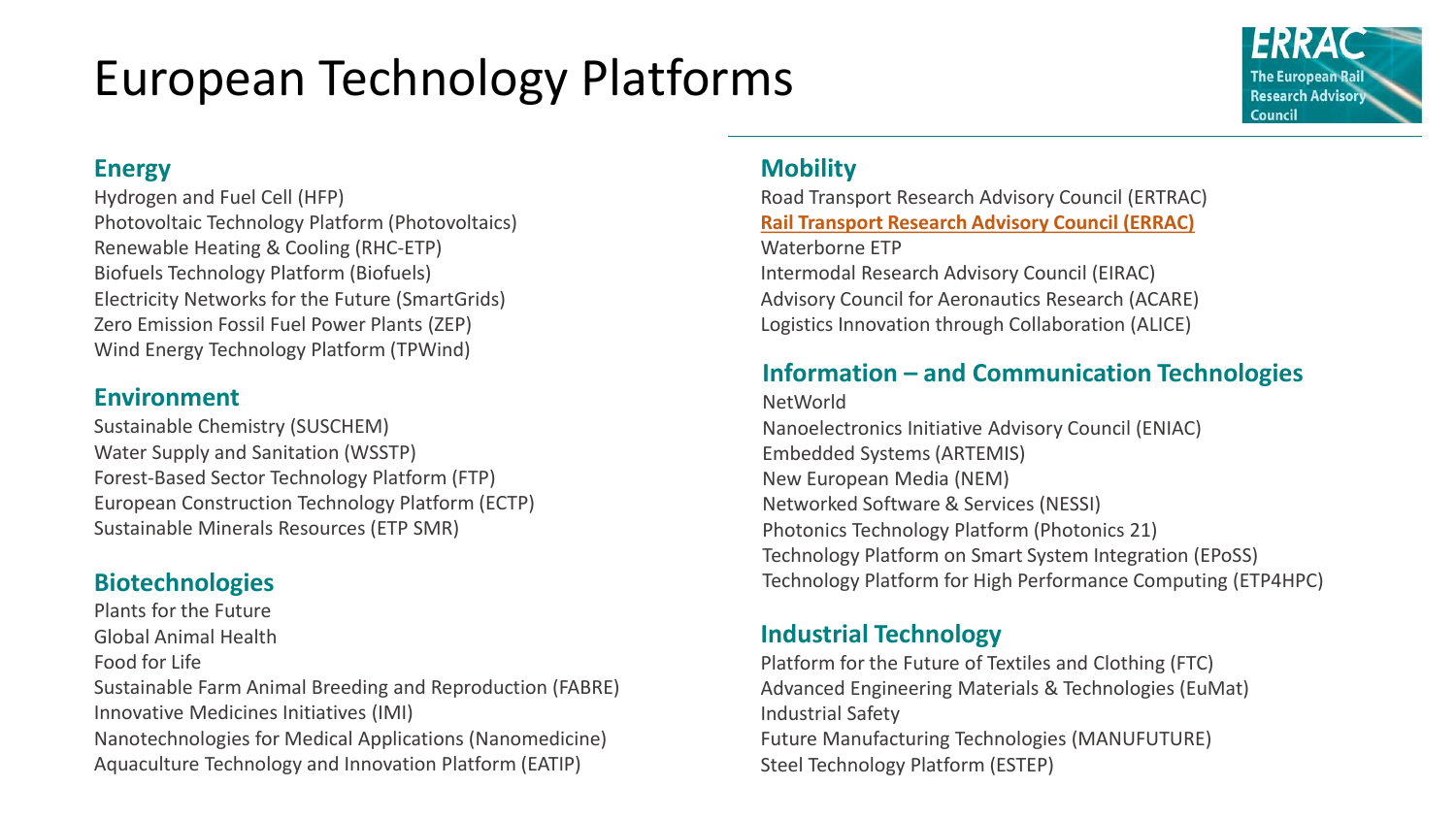# Stakeholders: Rail associations





**Union des Industries Ferroviaires Européennes** European Rail Supply Industry Association



**Union Internationale des Chemins de fer** International Union of Railways



**Union Internationale des Transports Publics**

International Association of Public Transport



**Union Internationale des Wagons Privés** International Union of Wagonkeepers





**European Rail Freight Association Union internationale pour le transport combiné Rail-Route** International Union for Road-Rail combined transport



**Notified Bodies for Interoperability in Rail European Rail Infrastructure Managers Communauté européenne du rail** 

```
EIM
European Rail
Infrastructure Managers
```


Community of European Railway and Infrastructure Companies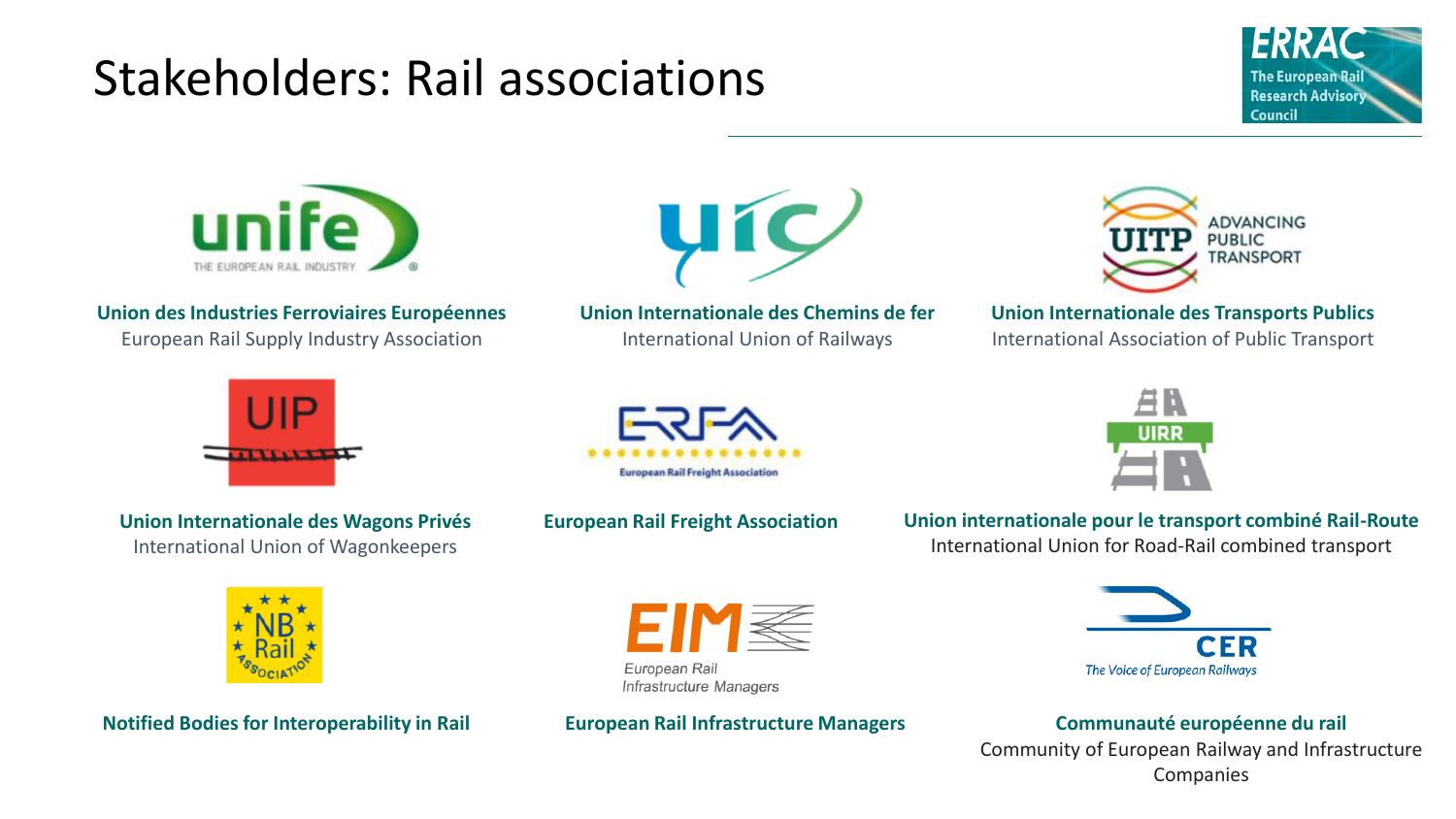# ERRAC - Structure





<https://errac.org/about/organisation/>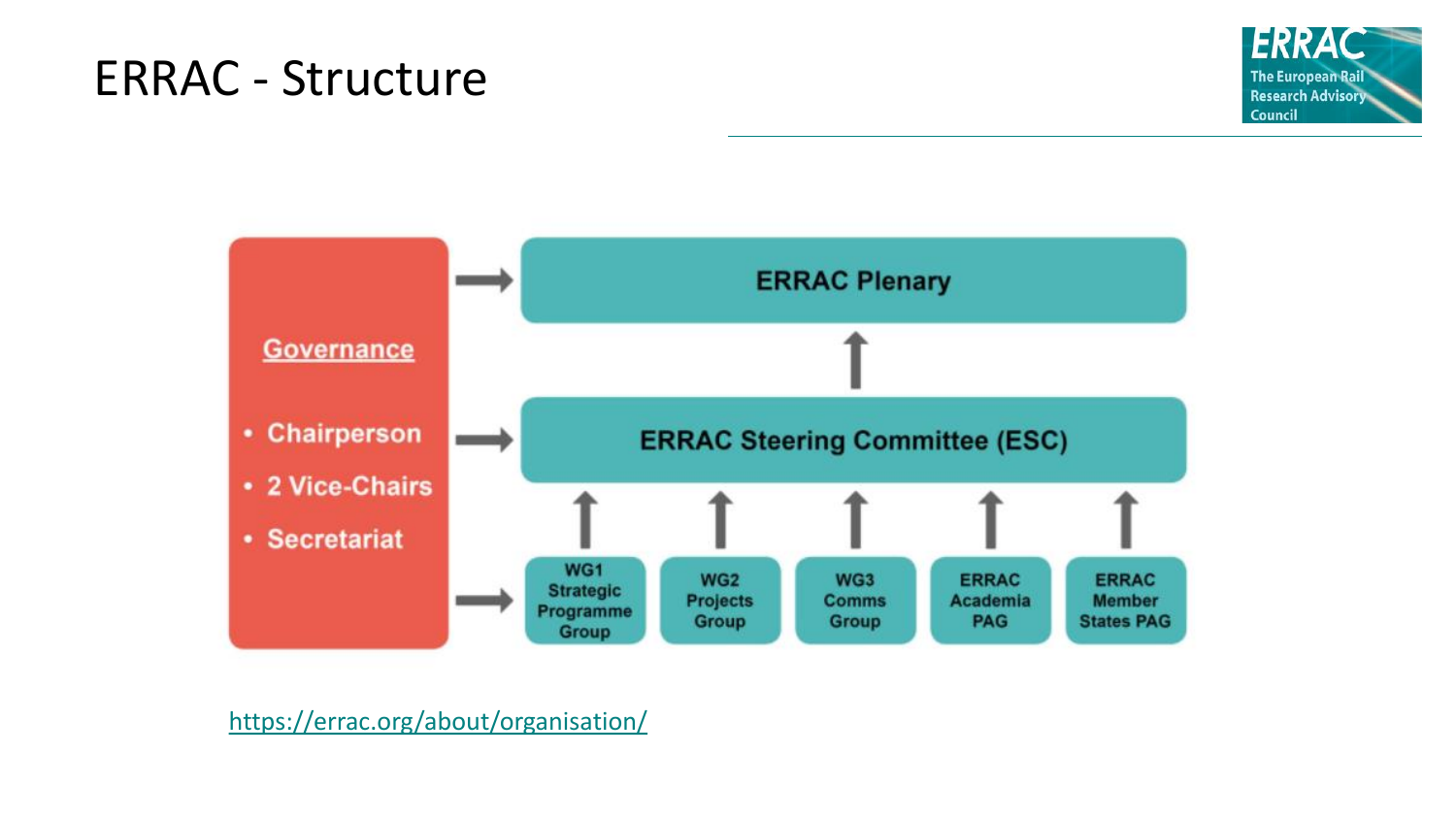# Key ERRAC Documents



**Rail Strategic Research and Innovation Agenda (SRIA)**



**Rail 2030** Research and Innovation Priorities



**Rail 2050 Vision**

Rail – The Backbone of Europe's Mobility



**<https://errac.org/publications/>**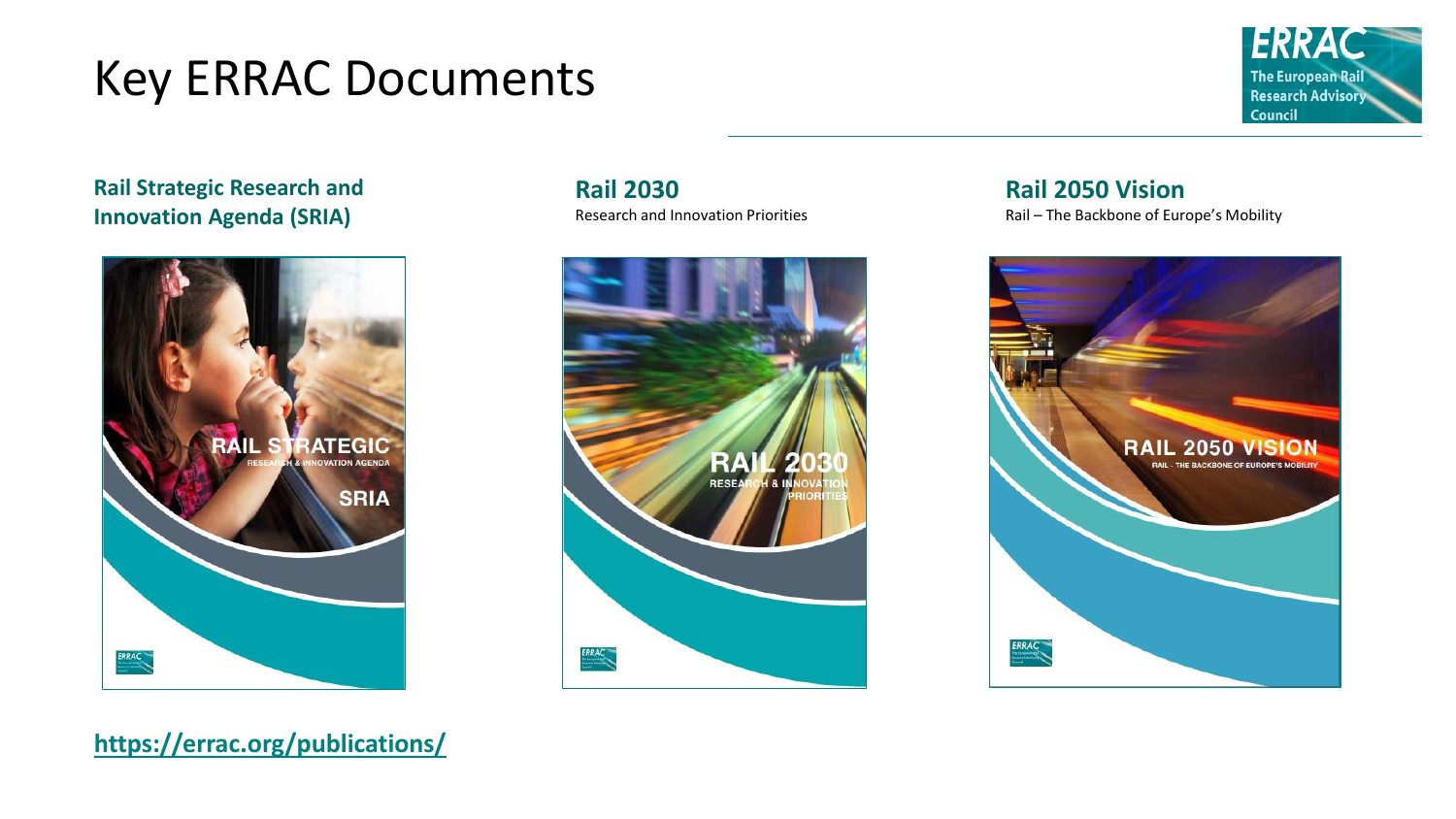# ERRAC and Europe's Rail



# **Europe's Rail (aka ER-JU, ER Joint Undertaking, Shift2Rail successor)**

Horizon Europe project of the European Rail sector, aiming to advance rail passenger and freight transport via a b1.2 EUR innovation programme. Focus on system architecture of a pan-European rail system of systems and the development of key enabling technologies, mainly in the field of digitalization.

Founding members are 10 major rail operators (e.g. DB and SNCF) and over 15 industrialists (e.g. Alstom and Siemens). Programme starts summer 2022.

# **ERRAC's main contribution: Strategic Research and Innovation Agenda (SRIA), 2020**

Key document describing the sector's ambitions for the future technically-enabled railway and its research and innovation needs, was to be provided to the European Commission as part of the process to put in place a successor to the existing Shift2Rail research programme, now called "Europe's Rail"

# **ERRAC's current role in Europe's Rail**

- Observatory member of Europe's Rail Governing Board
- Member of steering groups (e.g. System Pillar)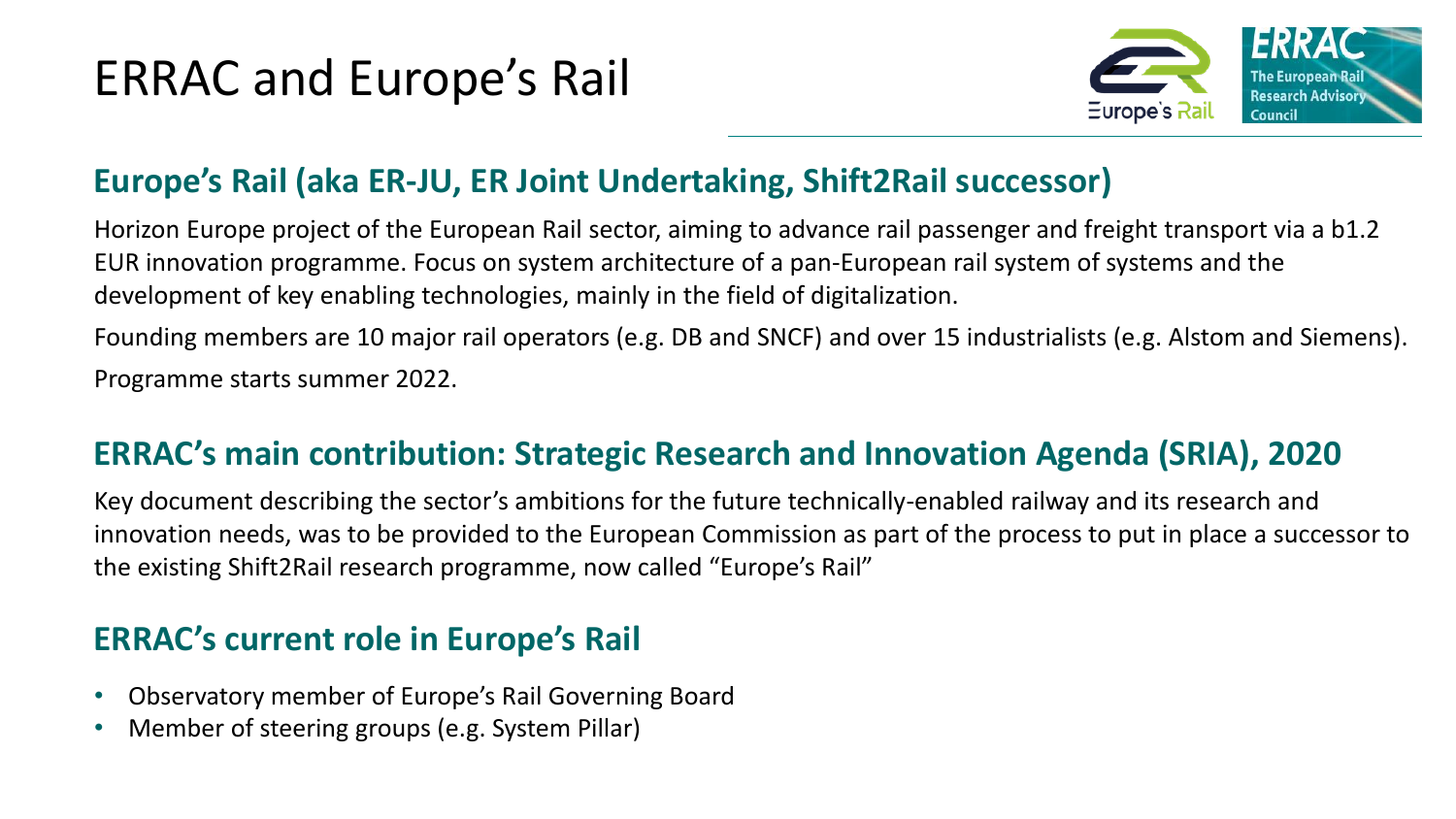# ERRAC Outlook 2021-2024



# Main activities planned to date:

### • **Gap Analysis ER-JU / SRIA**

ER-JU Budget significantly lower than anticipated:

- − What important activities are not addressed?
- − How could the sector do this work instead?

### • **Manifesto of Future Mobility**

Railways are the first choice, because they are

- − Sustainable
- − Inclusive
- − Individual
- The Backbone of multimodal transport

## • **Collaboration with other platforms**

- − *Leverage the possibilities of the DAC for the whole logistic chain*
- − *Explore "Single Unit Logistics" Concept*

### • **Work towards "Shift2Rail 3"**

Midterm review of the EC in 2024

- Follow-up Program to ER-JU needs to be put on rail in 24/25
- ERRAC as sector voice is body of choice to formulate expectations

New Website! https://errac.org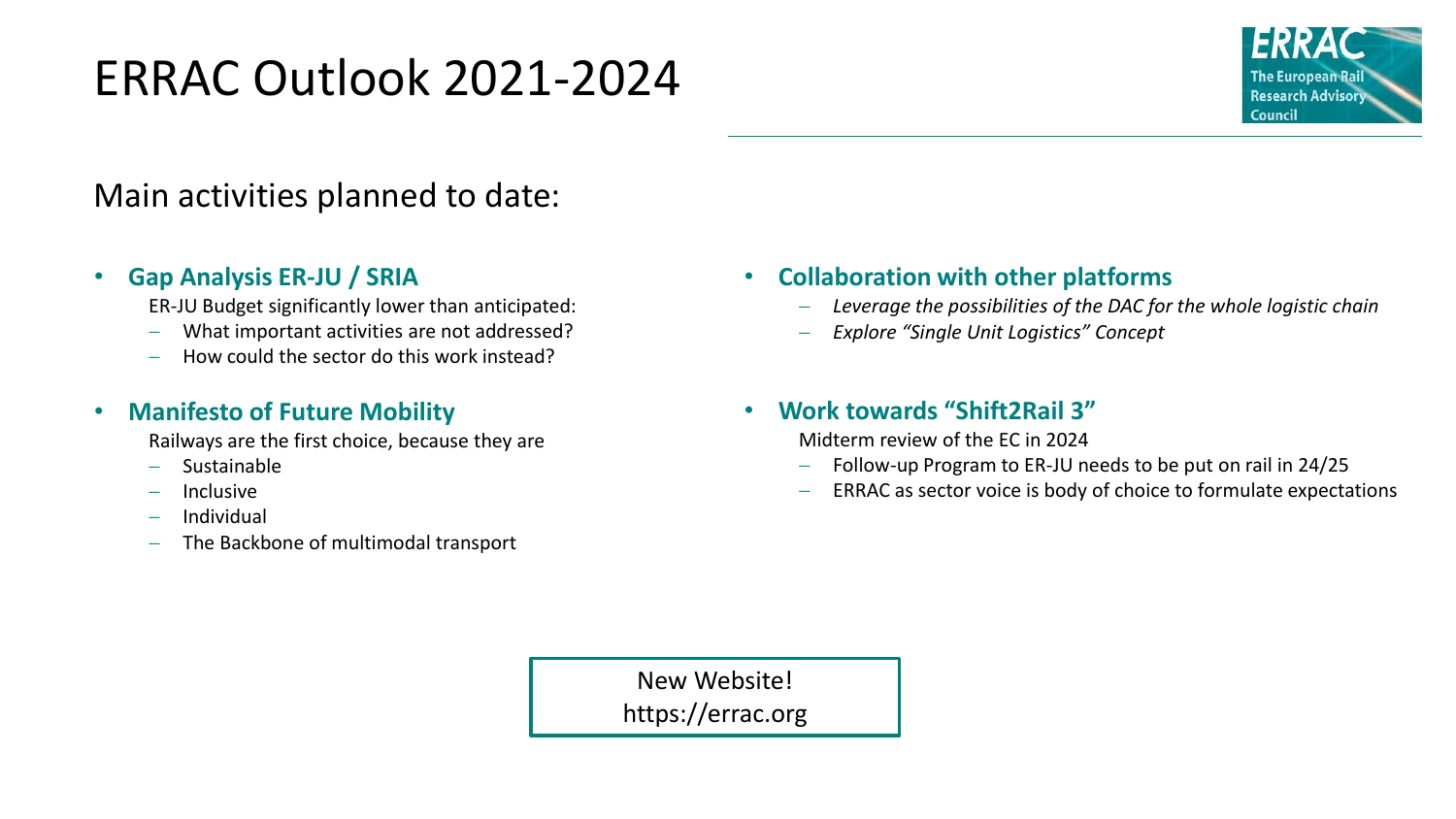# ERRAC Key Events 2022





## **6-10 June 2022, Birmingham 20-23 September 2022, Berlin**



### **14-17 November 2022, Lisbon**



**LISBON 2022**